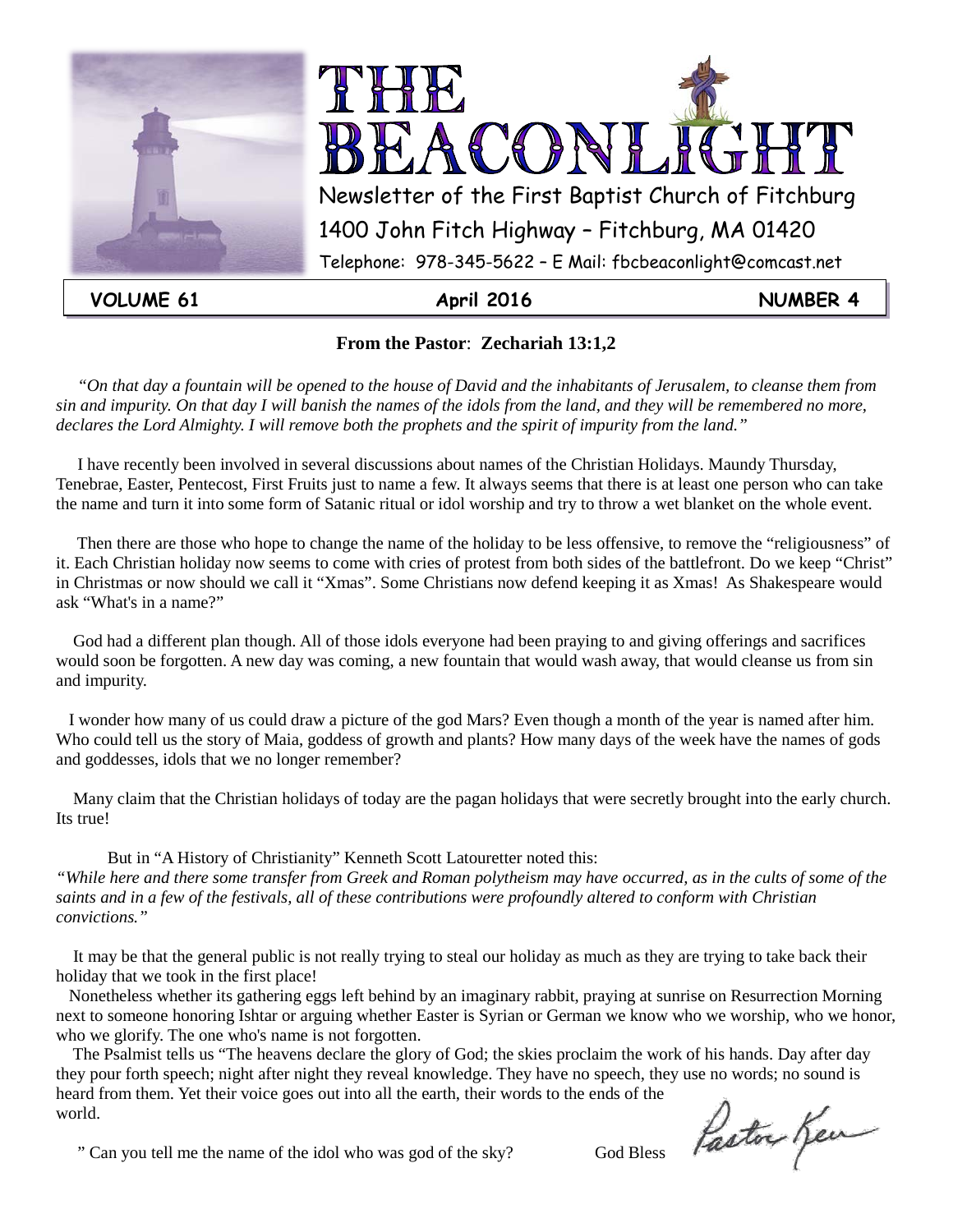### MARCH MISSION News

*This missed the March BL edition*

### **Mission Pledges**

The monthly income for 2016 pledged for Missions is \$310.000. We gave in January \$219.00

### **Thank You - from The TABCOM Family**

Dear Church Family, You are one of 121 Churches making a difference in the TABCOM family. Your to support and Mass Mission Fund enable us to attend to pastoral needs in the region. We are also attending to mediation and conflict resolution, training new Mission Advocates, leading missional and stewardship workshops, and much more. Thank you for all your support. You help in Faith Raising. Peace , Rev. Sandra Dorsanvil

### **Friends of the Region**

Dear Friends, this letter comes to thank your church for supporting TABCOM and Grotonwood /Oceanwood through the Friends of the Regional Ministries. Our gratitude is multiplied many times by the individuals who were helped by your generosity.

- A Cambodian child who came to Grotonwood on a scholarship you provided.
- A war veteran whose marriage was saved when he attended a weekend for veterans at Oceanwood
- A pastor whose ministry skills were expanded by attending TABCOM,S School of Ministry
- An adult with special needs who enjoyed her first independent vacation at camp
- A mission committee chair person who had her enthusiasm rekindled at Missionworks
- A camp program director who had the confidence to introduce an innovative program
- A maintenance supervisor who finally had the material to do his job right And so many more.

We would welcome the opportunity to visit your church and share our gratitude more personally. We also hope you will attend of our regional events, or visit on one our camps to see for yourselves why your support means so much to us.

Ed Guerard, Coordinator, Friends of Regional Ministries, and behalf of the stall of TABCOM and Grotonwood/ Oceanwood

#### **AMERICA FOR CHRIST OFFERING**

**The AFC offering** will be taken during the month of March. OUR GOAL is \$400.00 Please give after thoughtful prayer in the AFC envelope.

### **STEWARDSHIP LIFE GIVING POWER**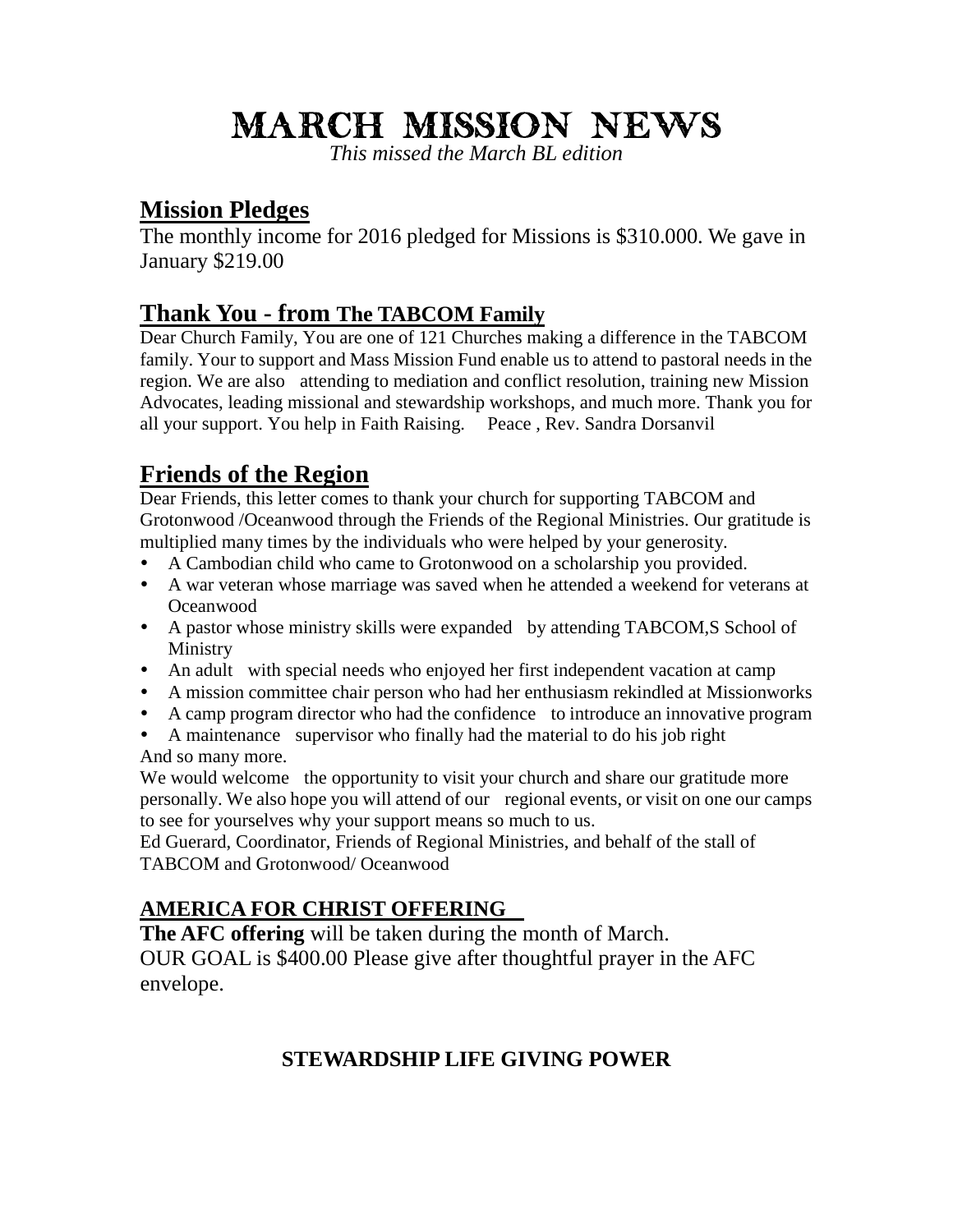### MISSION NEWS

#### **March Mission Pledges**

Monthly income for needed Missions is \$310-. We received \$208.00. As of 3/27/16. We are behind, as you can see, in our pledged giving.

#### **America for Christ Offering**

Your America for Christ offering provides life changing ministries and resources that impact neighborhoods and communities across the United States and Puerto with the love and hope of Jesus Christ. You have given as of 3/2716 *\$406.00.* To make these ministries possible. *Praise God!!*

#### **Missionary Partnership Rovaughna Richardson - Ghana**

In partnership with the Ghana Baptist Convention, Rovaughna will be working at the Baptist Vocational Training Center (BVTC) in a ministry rescuing, rehabilitating and educating women who had been victims of the trokosi slavery system. With her background in social work, Rovaughna feels particularly called to mission work in Ghana. Previously, she spent time in Africa using her counseling skills to rehabilitate young adults battling substance and physical abuse, human trafficking, gang violence and issues of grief, depression and poor self-image. It was upon returning from this journey that Rovaughna felt God's call to make such work her life's mission.

She has to date received 72.8% of her monthly support. When she receives 90% she will be on her to her assignment in Ghana. We are supporting her with a pledge of \$25.00 per month .

If you can go to http://www.internationalministries.org/teams/744-richardson to follow her progress and activities.

#### *Please keep her in your prayers.*

#### **MONTACHUSETT HOPITALITY NETWORK Main St., Leominster**

Do you know that MIHN is among many organizations that provide for homeless families. Interfaith Hospitality Network, aka family Promise founded in 1988 and represented in 41 states with 192 networks and 160,000 volunteers is represented right here in the Fitchburg and Leominster area by the Montachusett Interfaith Hospitality Network and supported by nine churches in the area. It has provided for 253 families Including 343 adults, 468 children, 64,079 bed-night units with temporary shelter, food, clothing, job and medical counseling, We support MIHN with a monetary donation, collect clothing, and personal . They keep families together. The only shelter in North Central Mass, to do so.

Please remember to save to pop tops from the soda cans for the Shriner's Hospitals and the Box Tops for Education coupons from Campbell soup products**.** Missions we can all do with little or no expense. They make things better for those who receive the care.

**"***We make a living by what we get, but we make a life by what we give."* Winston Churchill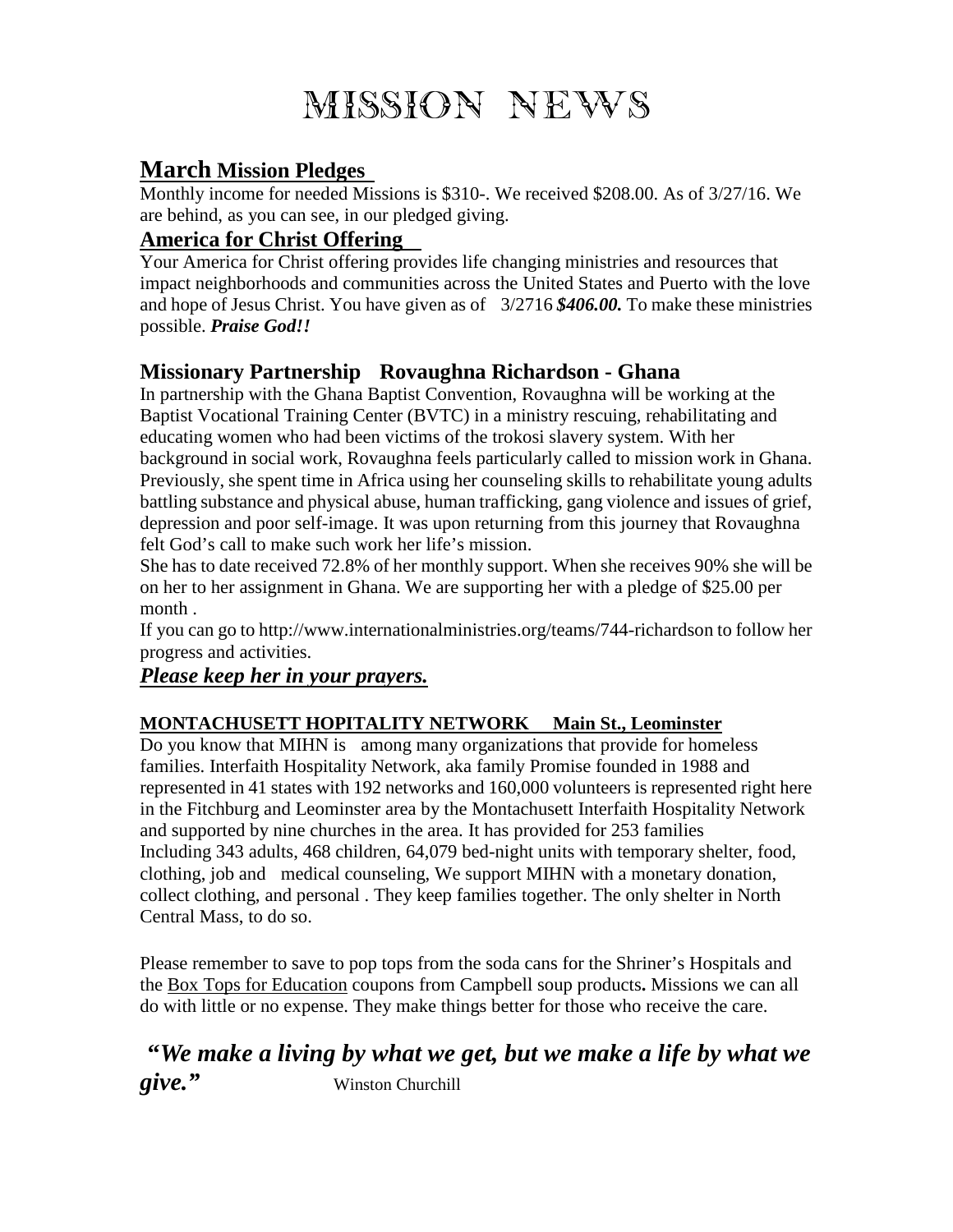### **Our Father's House** presents The Annual Benefit Concert



Weston Auditorium-Fitchburg State University Fitchburg, MA

### SATURDAY, APRIL 16, 2016 - 8:00 P.M.

100% of the net proceeds benefits Our Father's House, Inc.

Tickets: \$30.00 each (assigned seats) Available by mail: Our Father's House, PO Box 7251, Fitchburg, MA 01420 **Available by phone:** Call Ginnie at 978-345-2256 x 300 Visa & MC accepted Now on sale at the following location: Our Father's House, 199 Summer St. Fitchburg, MA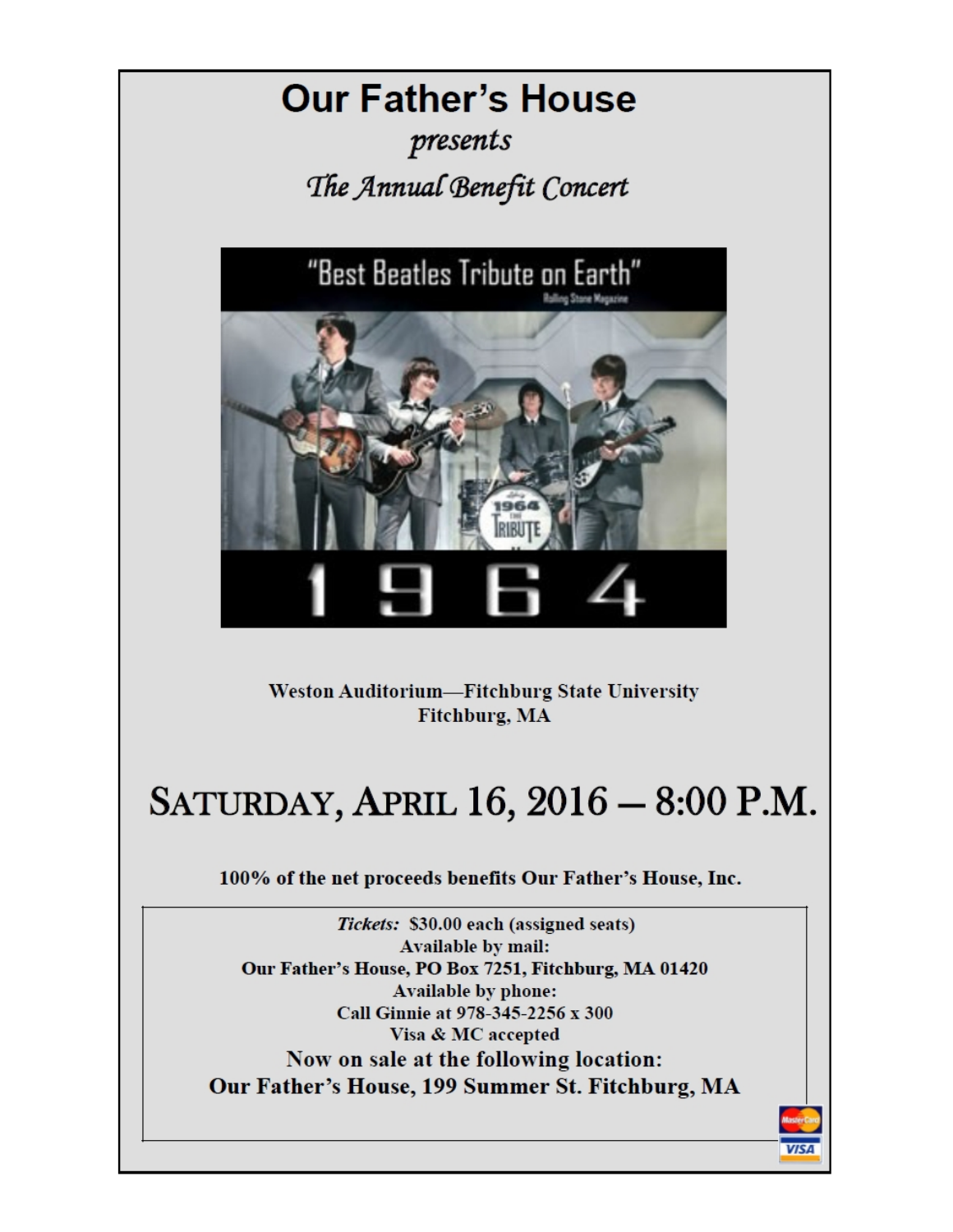### Sunday, May 15, 2016



# Worship Service at 10 A.M. Followed by Dedication of



The Adams Fellowship Hall and Reception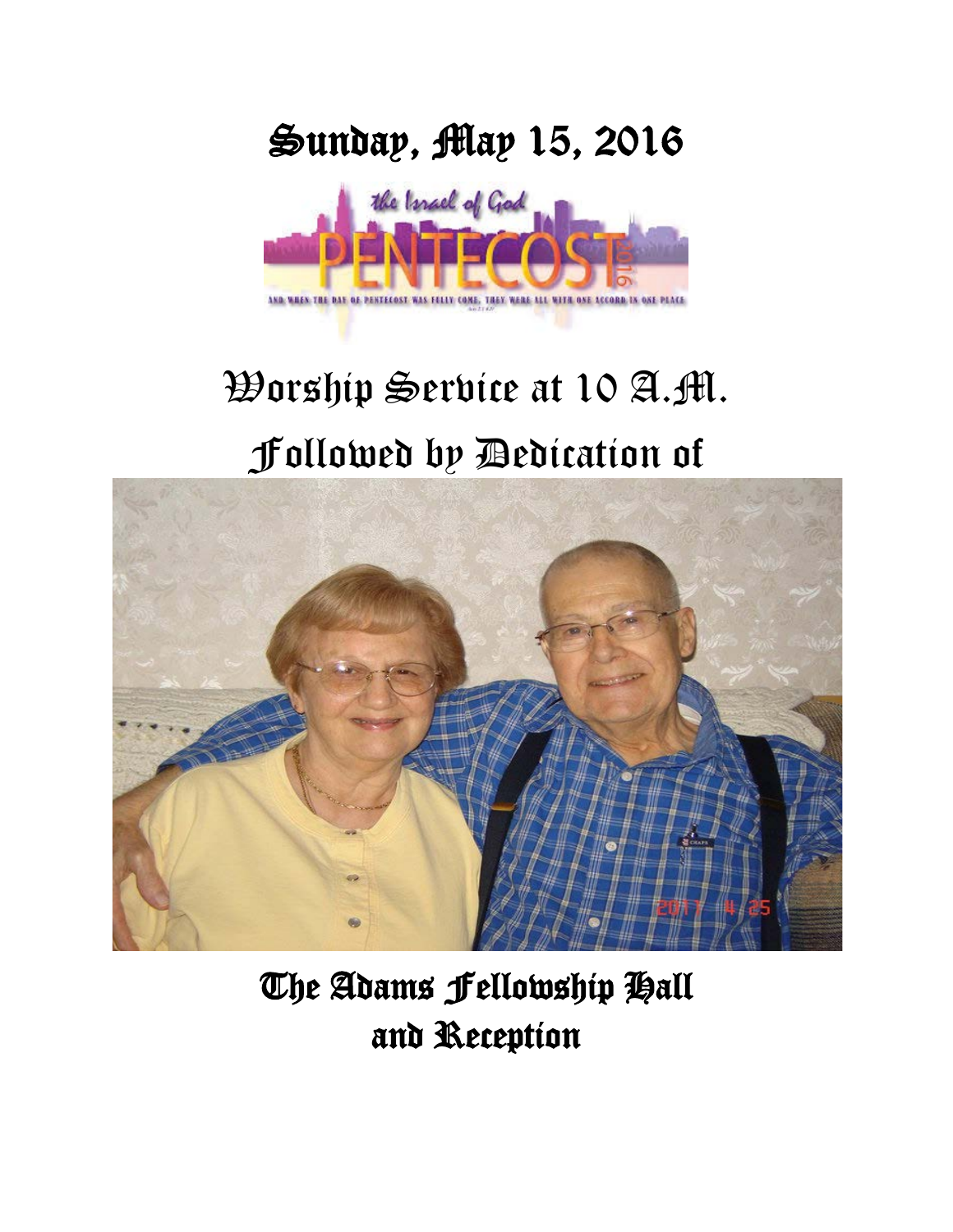## Recipe of the Month

### *Peanut Butter Bars with Chocolate Glaze*



*Ingredients:*.

12 tablespoons butter (1 1/2 sticks), softened 2/3 cup light brown sugar, firmly packed 1 egg

1 1/2 teaspoons vanilla extract

1/2 cup smooth peanut butter, divided

1 1/3 cups flour

1/2 teaspoon baking powder

1/2 cup semi-sweet chocolate chips

#### *Preparation:*

Preheat the oven to 350 degrees F. Grease an 8-inch square baking pan or line with a parchment paper sling (see note) and set aside.

Cream butter and sugar with electric mixer until light and fluffy, about 1 minute. Add the egg and vanilla and beat until smooth. Beat in 1/4 cup of peanut butter until smooth. Stir the flower and baking powder together. Add to the butter mixture. Stir until just combined.

Pour the batter into the prepared pan. Use a spatula to make sure it is evenly distributed. Bake 18-20 minutes. The peanut butter brownie is done when a toothpick inserted in the center comes out clean. Cool the pan on a rack for 10 minutes before adding the glaze.

While the bars are cooling, combine the chocolate chips and remaining 1/4 cup of peanut butter in a small saucepan. Stir over low heat until the chocolate and peanut butter are melted and the glaze is smooth.

Spread the glaze evenly over the top of the bars. Cool for at least 1 hour to allow the glaze to set. Cut into squares and serve.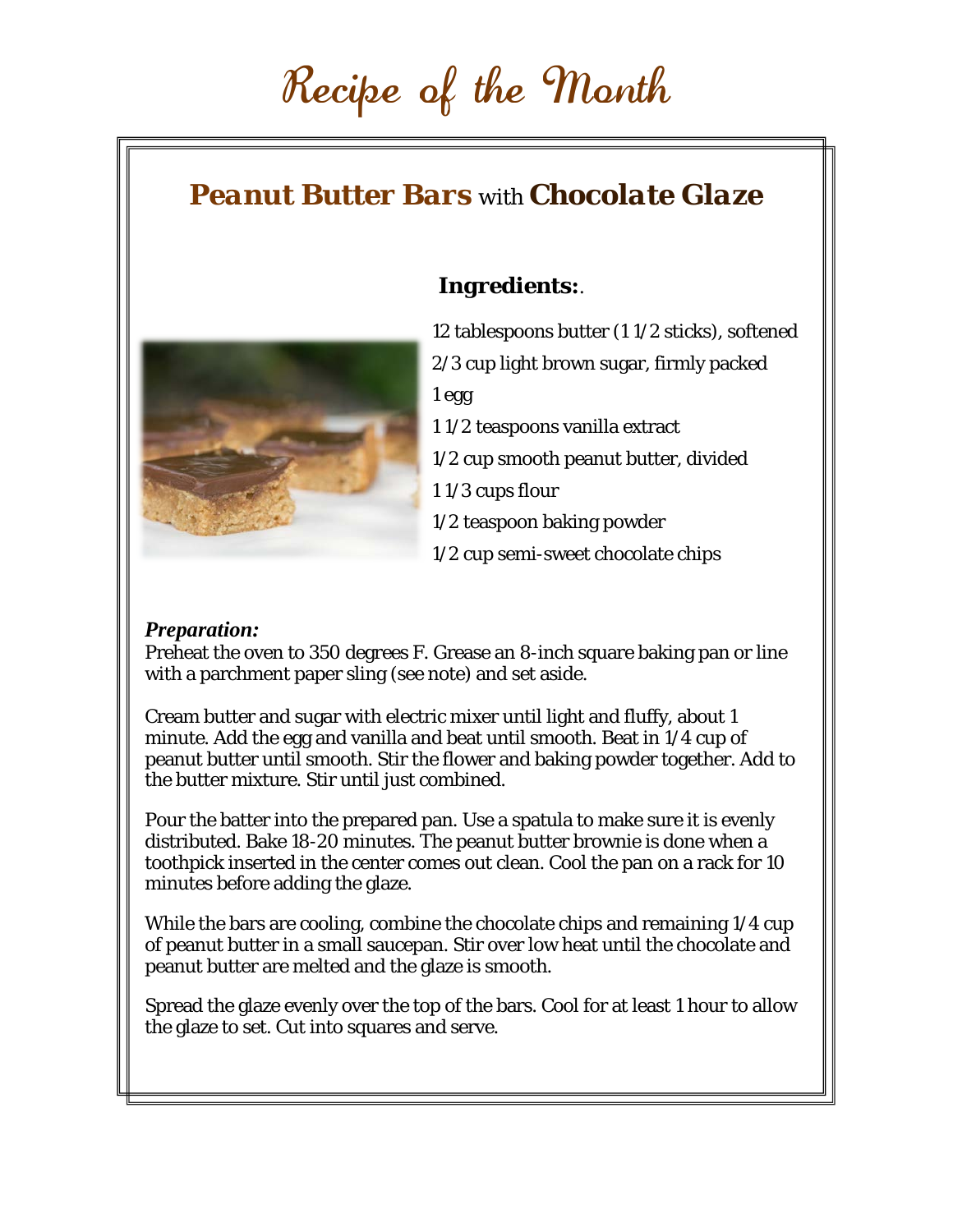### Central Mass Baptist Association

### *2016 Annual Spring Meeting Saturday, April23, 2016*

*at*



### *Grotonwood*

Registration begins at 9:30 A.M.(\$15.00 per person..... \$45.00 Max per family)

Program begins at 10:00 A.M. with worship service (lead by Rev. Jackson Oliveira) followed by business meeting at 10:30 A.M. presentation from Grotonwood around 11:15 A.M., lunch will be served 12:30 P.M.. The cam p will be open for tours after lunch. Come see why Summer C amp at Grotonwood and Oceanwood is so much fun!!!

Please let us know a head count for your church by Sunday April 17, 2016 by calling either Rev. Becky Tornblom (774-262·0004) or Mark Bigelow (978-342-5337). If you prefer email either beckytornblom@msn.com or msb080456@aol.com

HOPE TO SEE YOU THERE !!!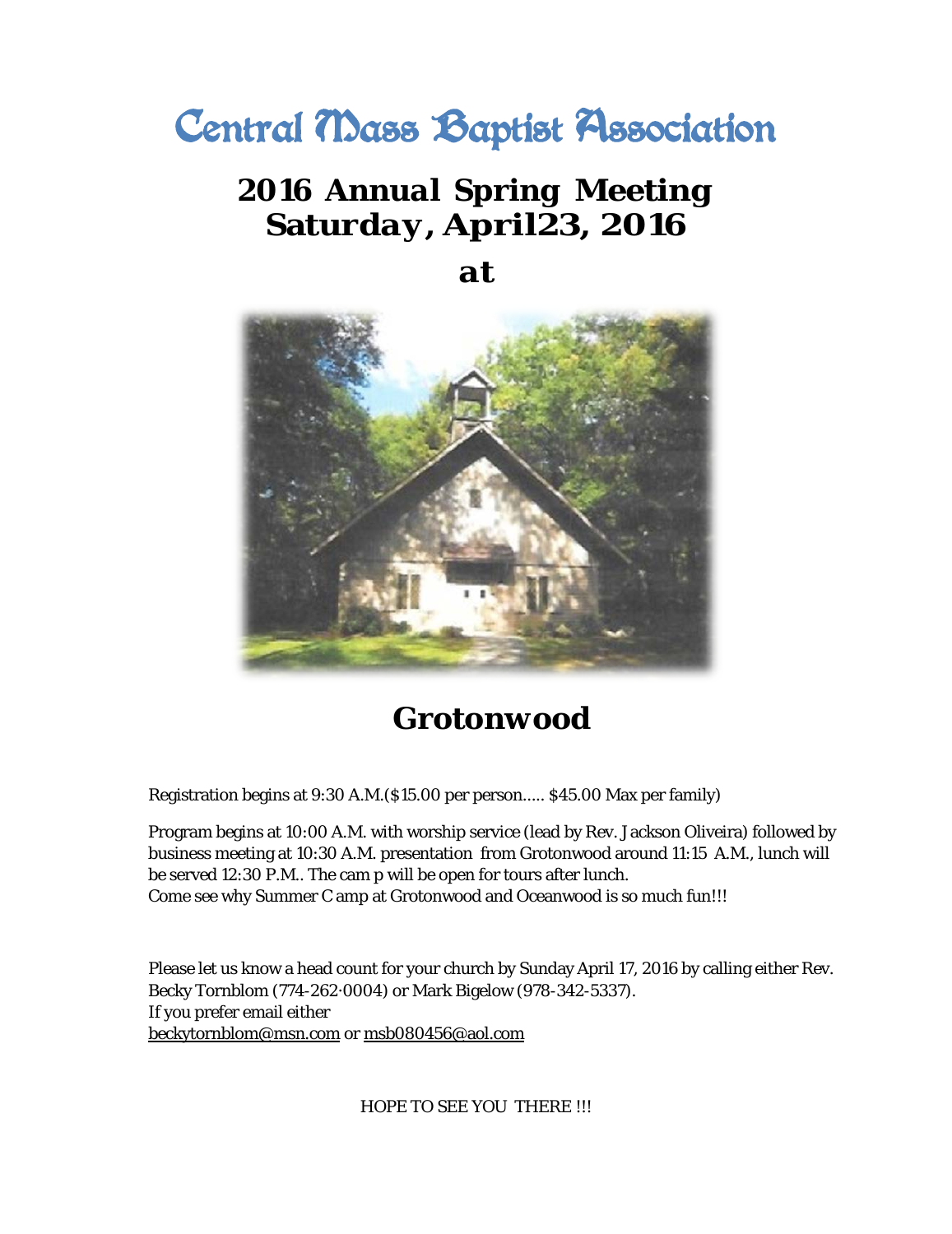# **Local News**

 *Information about our church Organ:* The type of organ is a Kook and Hastings which was installed in 1887 and at that time was the second oldest organ in the city. It is a Tracker Type which means the only part that is electrical is the bellows which pushes air thru the pipes to make their sound. There are 27 stops which give the various tones such as flutes or clarinets etc. There are several pedals, 2 octaves and an expression pedal which increases the volume.

I hope this enlightens and helps us all to enjoy our Organ. Marilyn Carter.

The following was found in past church information.( not sure who wrote this).

If you are impatient, sit quietly and have a talk with Job.

If you are a little strong headed, go to Moses.

If you are getting weak kneed, take a look at Elijah.

IF there is a song in your heart, listen to David.

If you are a policy man, read Daniel.

If your faith is below par, read Paul.

If you are losing sight of the future, cling to revelations and get a glimpse of the Promised Land.

벽 J.

*Careful Planning Makes a Difference*

**ANTHONY V. FEROCI, JR. ATTORNEY AT LAW**

114 Merriam Ave - Suite 204 Leominster, MA 01453 978-466-5011

Elder and Disability Law Medicaid Planning Estate Planning Asset Protection Probate Avoidance

#### *News from the Ladies Circle:*

 April meeting will be the first Saturday of April. The 9th is The Central Assoc, Prayer & Breakfast and a number of us would like to attend that event. Also we will have a church Yard Sale in June. Please plan on helping out. Kristen will handle the luncheon etc. If you wish to help plan this event or volunteer to serve on a committee, see Marilyn Carter.



*Please consider signing up for...*

*Worship Leader Usher Door Greeter or Coffee Hour*

*We all enjoy these services!*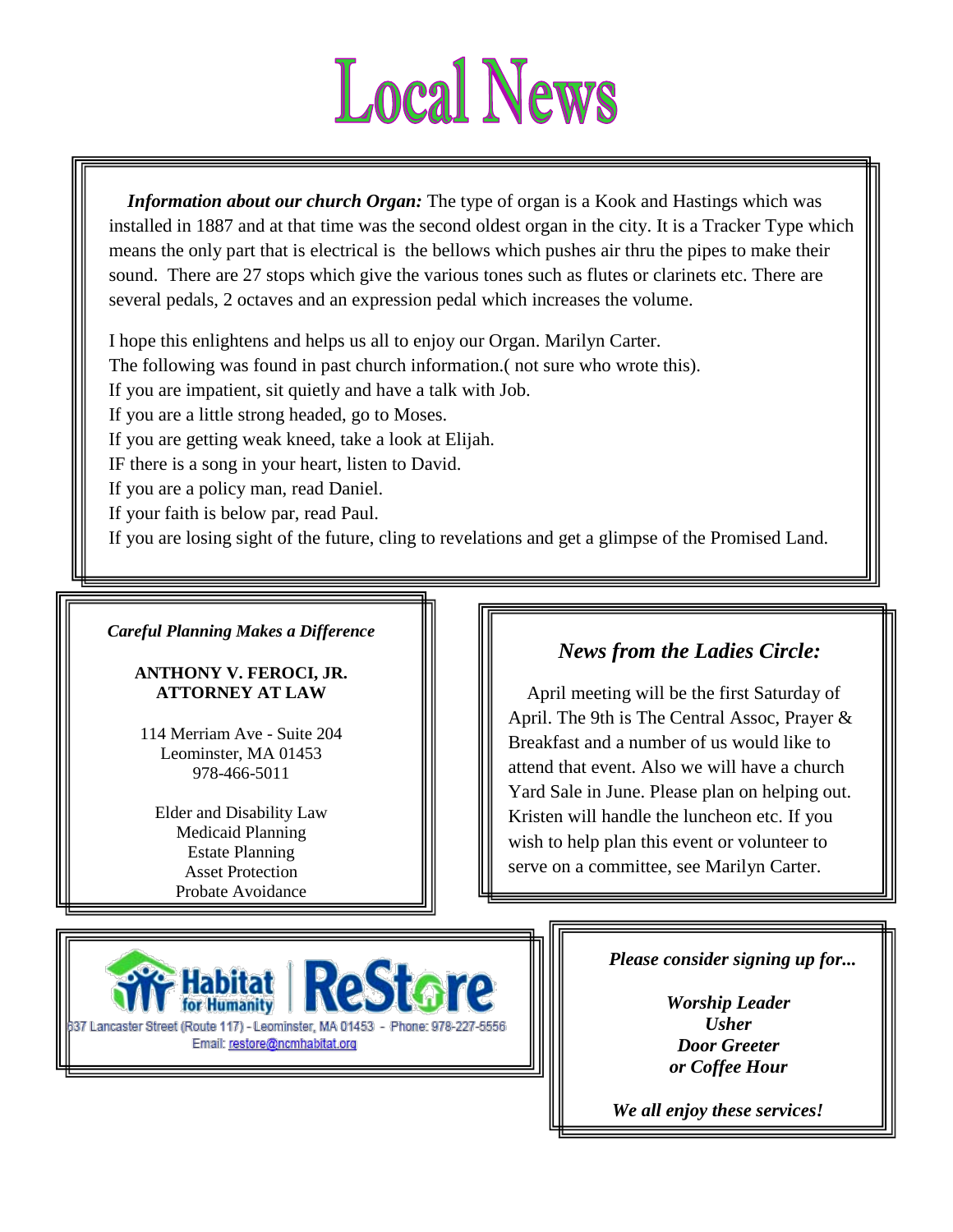### *A Child's Ten Commandments To Parents*

1. My hands are small; please don't expect perfection whenever I make a bed, draw a picture, or throw a ball. My legs are short; please slow down so that I can keep up with you.

2. My eyes have not seen the world as your have; please let me explore safely: don't restrict me unnecessarily.

3. Housework will always be there. I'm only little for a short time - please take time to explain things to me about this wonderful world, and do so willingly.

4. My feelings are tender; please be sensitive to my needs; don't nag me all day long. (You wouldn't want to be nagged for your inquisitiveness.) Treat me as you would want to be treated.

5. I am a special gift from God; please treasure me as God intended you to do, holding me accountable for my actions, giving me guidelines to live by, and disciplining me in a loving manner.

6. I need your encouragement, but not your praise, to grow. Please go easy on the criticism; remember, you can criticize the things I do without criticizing me.

7. Please give me the freedom to make decisions concerning myself. Permit me to fail, so that I can learn from my mistakes. Then someday I'll be prepared to make the kind of decisions life requires of me.

8. Please don't do things over for me. Somehow that makes me feel that my efforts didn't quite measure up to your expectations. I know it's hard, but please don't try to compare me with my brother or sister.

9. Please don't be afraid to leave for a weekend together. Kids need vacations from their parents, just as parents need vacations from kids. Besides, it's a great way to show us kids that your marriage is very special.

10. Please take me to Sunday school and church regularly, setting a good example for me to follow. I enjoy learning more about God.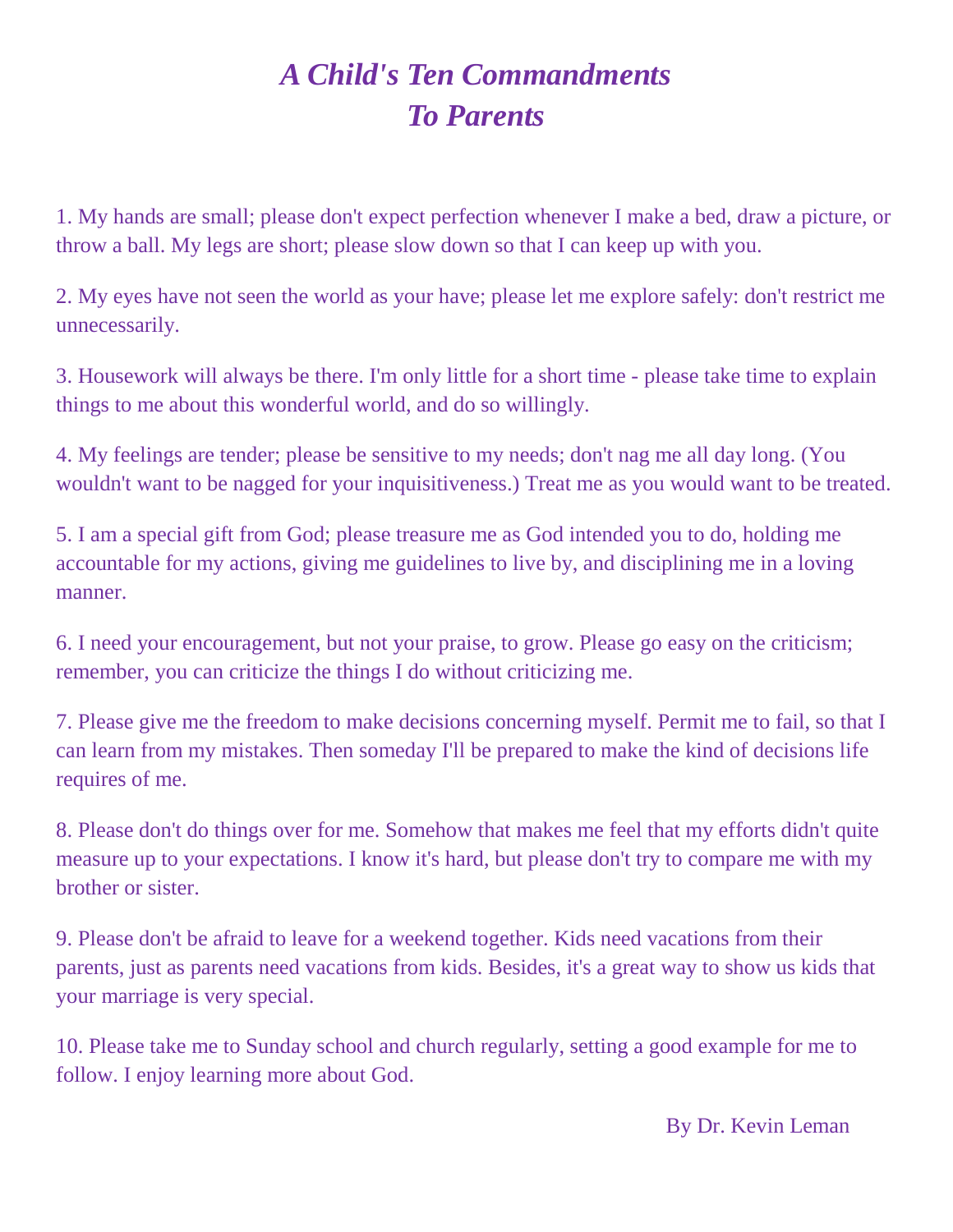

- 1. Kayleigh Force
- 5. Marilyn Carter
- 5. Neville Yangsi
- 5. Susan Force
- 6. Amy Daigle Dresser
- 15. Zachary Rooney
- 17. James Hope, Sr.
- 25. Donna Auger
- 30. Michael Becotte



**April Birthdays April Anniversaries**



### 4. Carl & Betty Rousell 28. Ed & Portia Perkins



IF YOU'RE BIRTHDAY OR ANNIVERSARY IS NOT HERE, LET US KNOW AND WE'LL INCLUDE IT IN THE BEACONLIGHT! REMEMBER TO NOTIFY THE CHURCH OFFICE WITH ADDITIONS OR CORRECTIONS TO YOUR ADDRESS OR TO OUR MONTHLY LISTING OF BIRTHDAYS AND ANNIVERSARIES CONTACT THE CHURCH OFFICE 978-345-5622 E-MAIL: FBCBEACONLIGHT@COMCAST.NET